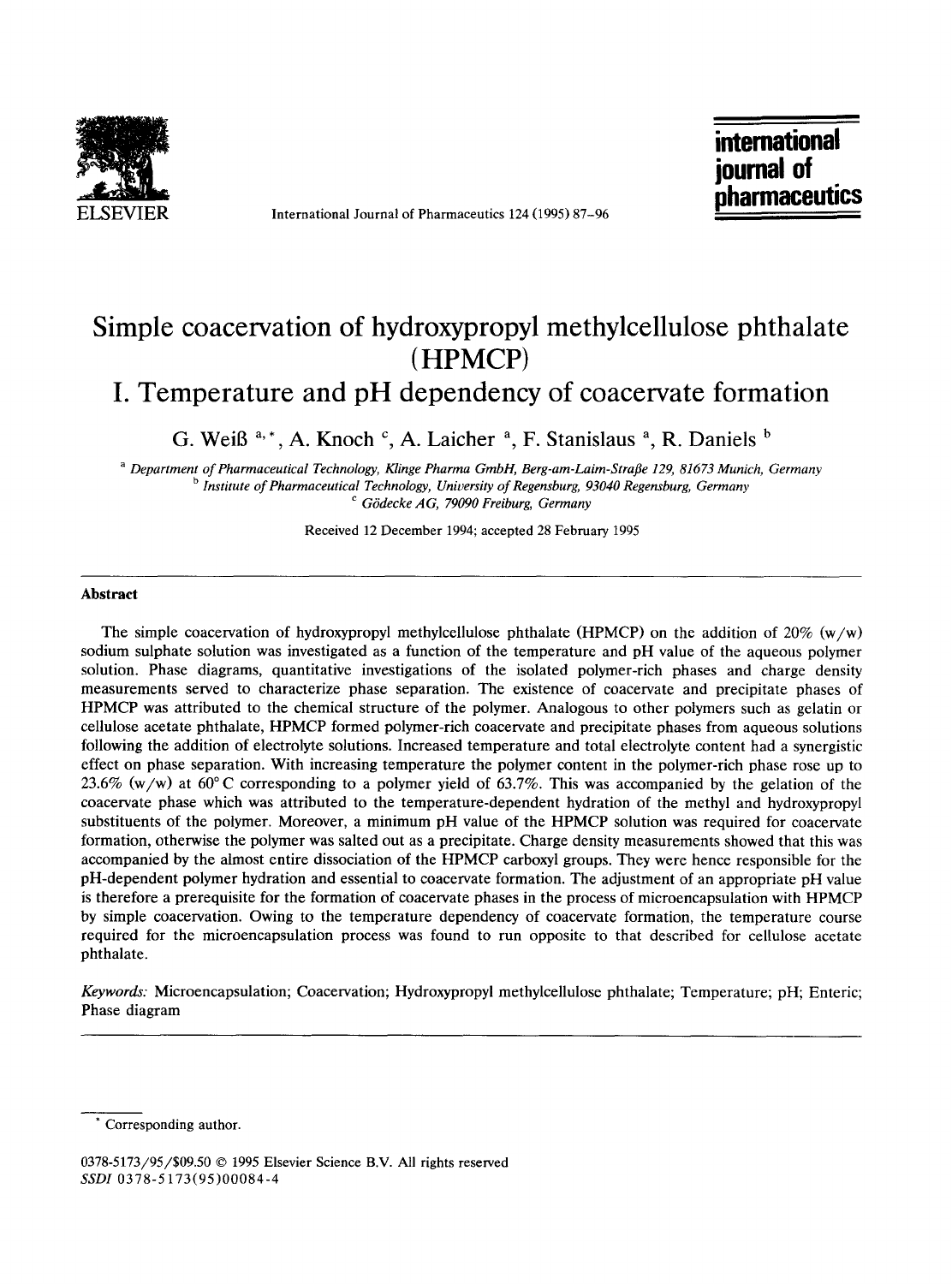## **1. Introduction**

Several methods are known for the microencapsulation of drugs, e.g., fluid bed coating, spray-drying, solvent evaporation, polymerization and coacervation which are used for different technical applications (Bakan and Sloan, 1972; Sparks, 1981). Coacervation is the method of choice for the production of pharmaceutical preparations with high active ingredient content and small particle size of the core material used. Whereas numerous papers have been published on the complex and simple coacervation of gelatin (Madan, 1979; Nixon et al., 1968; Nixon and Harris, 1986), systematic investigations of simple coacervation methods for enteric polymers are almost exclusively available for cellulose acetate phthalate (Merkle, 1972; Merkle and Speiser, 1973). A disadvantage of cellulose acetate phthalate for coacervation-based microencapsulation is the fact that only about 45% of the polymer can be salted out into the coacervate phase (Merkle and Speiser, 1973). Only a relatively small percentage is hence available for the coating of suspended core material which has a negative effect on the efficiency of the method as a whole.

Owing to the fact that hydroxypropyl methylcellulose phthalate (HPMCP) is less susceptible to hydrolysis than cellulose acetate phthalate, HPMCP is preferred in pharmaceutical technology (Bauer et al., 1988). Simple coacervation systems with this polymer have been described exclusively in the patent literature (Fekete and Tibor, 1983; Calanchi, 1984). These methods differ only slightly from the usually applied coacervation encapsulation procedures with other polymers such as gelatin and cellulose acetate phthalate, and cannot be performed with HPMCP. It is possible neither to form a coacervate phase with coating characteristics by adding acids at low temperatures (Fekete and Tibor, 1983) nor to preharden or gel the coacervate phase formed by decreasing the temperature (Calanchi, 1984).

The aim of our investigations was therefore to study the suitability of HPMCP for microencapsulation by simple coacervation and to establish the prerequisites for a reproducible manufacturing procedure (WeiB, 1991). Based on the specific colloid-chemical properties of HPMCP, the parameters affecting the coacervation of the polymer are described in this paper. Since the anionic character of the polyelectrolyte and the temperature-dependent dissolution behavior of the cellulose ether substituents are of particular significance here, the coacervate formation induced by the addition of a neutral electrolyte solution was investigated with respect to both temperature dependency and influence of the pH value.

## **2. Materials and methods**

#### *2.1. Materials*

Hydroxypropyl methylcellulose phthalate (HP 55 ® lot no. 906077, Shinetsu Chemicals, Tokyo, Japan) had a specified content of 19.2%  $(w/w)$ methyl,  $5.9\%$  (w/w) hydroxypropyl and  $32.4\%$ (w/w) phthalyl moieties; 0.001 N-poly(diallyldimethyl)ammonium chloride (poly-DADMAC) was purchased from Miitek (Darmstadt, Germany); sodium sulphate (Merck, Darmstadt, Germany) was used as coacervating agent in a  $20\%$  (w/w) aqueous solution. All other chemicals were of analytical grade and were used as received.

# *2.2. Preparation of hydroxypropyl methylcellulose phthalate solutions*

Unless mentioned otherwise, all trials were performed with polymer solutions of the following composition: HPMCP, 50 parts; sodium monohydrogen phosphate dihydrate, 20 parts; and demineralized water, 930 parts. All polymer solutions with other HPMCP content were prepared at a uniform ratio of HPMCP to sodium monohydrogen phosphate dihydrate (2.5:1). Sodium monohydrogen phosphate dihydrate was dissolved in water and HPMCP was subsequently suspended. Stirring for approx. 10 h at room temperature resulted in clear to slightly opalescent solutions with a pH value of 5.45 ( $\pm$  0.05). These solutions were used without further treatment. All trials were performed with polymer solutions stored at room temperature for a maximum of 2 weeks.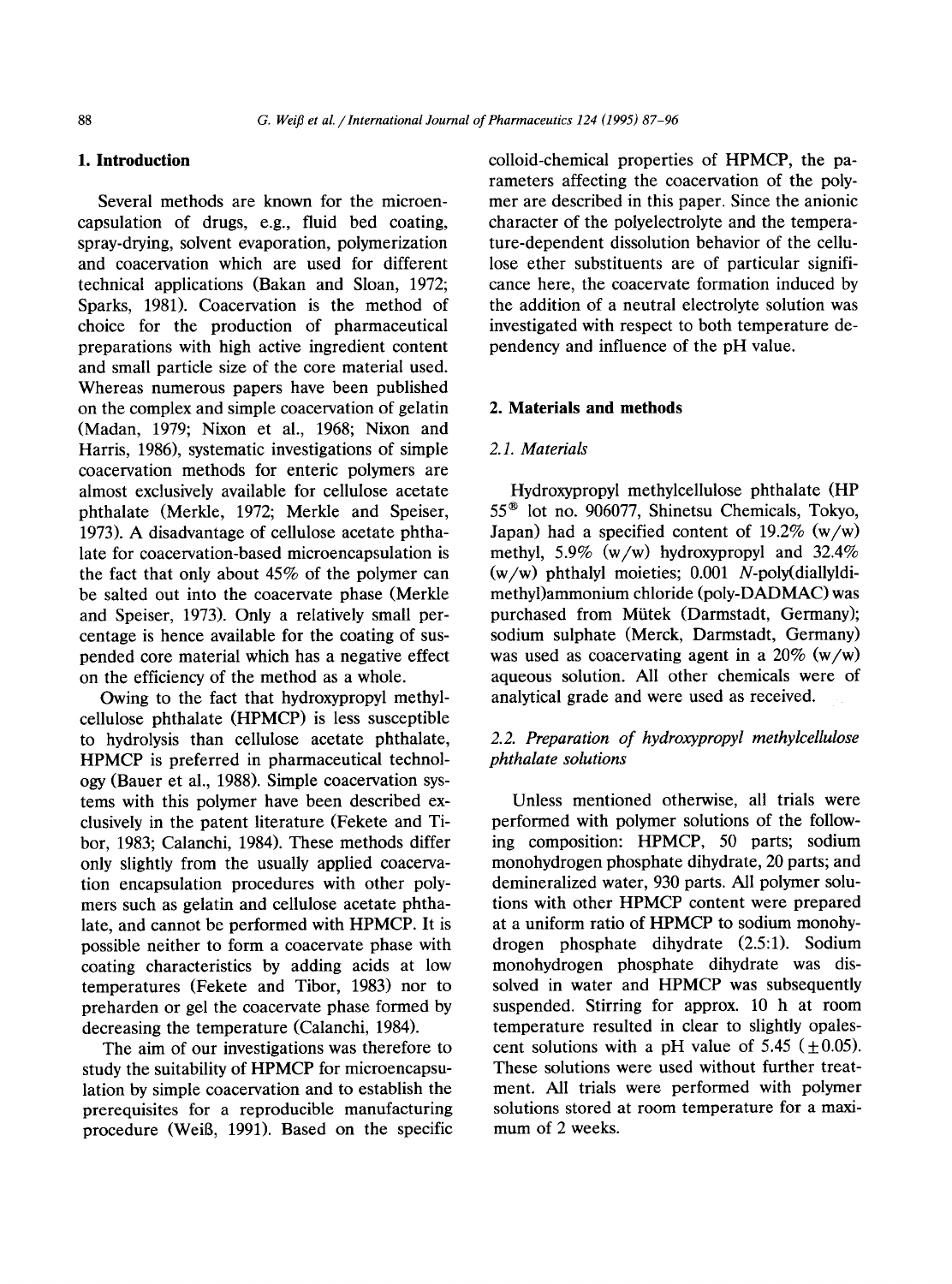## *2.3. Temperature-dependent phase diagrams*

Phase diagrams were established as described in the literature (Merkle, 1972). The polymer solutions  $(0.5-10\% \text{ w/w})$  were weighed into a double-jacketed reactor (IKA Laborreaktor LR-A 250 with stirrer RE 162A \$3, Janke and Kunkel, Staufen, Germany), adjusted to temperatures of 20, 35, 50 and  $60^{\circ}$ C by stirring (four-armed stirrer, two levels) and subsequently salted out by adding sodium sulphate solution  $(20\% \text{ w/w})$  at a constant temperature. After each addition, a small sample was withdrawn and its appearance was observed microscopically (Olympus CK Inversmikroskop, Olympus Optical, Hamburg, Germany). The systems were then classified as either colloidal solutions, or coacervates and precipitates in equilibrium with the diluted polymer solutions. The resulting concentrations of polymer, water and total electrolyte  $($  = total sodium monohydrogen phosphate and sodium sulphate) were presented as phase diagrams.

# *2.4. Coacervation temperature dependent upon total electrolyte content*

The method used corresponds to the method for the determination of the cloud point which is frequently used for the characterization of surfactant solutions (Florence and Attwood, 1982). The HPMCP solutions (5%  $w/w$ ) were adjusted to total electrolyte concentrations of 4.9-8.5% (w/w) by adding sodium sulphate solutions at room temperature. Subsequently, the saline polymer solutions were slowly heated or cooled under continuous stirring (see conditions above) until the appearance of coacervate droplets was observed microscopically.

#### *2.5. pH-dependent phase diagrams*

The HPMCP solutions  $(5\% \text{ w/w})$  were adjusted to pH values of  $4.75-7.0$  by adding 1 N sodium hydroxide solution or diluted acetic acid  $(1\% \text{ w/w})$  at room temperature under continuous stirring (see conditions above). Subsequently, the solutions were salted out at 35°C by adding 20% (w/w) sodium sulphate solution. Upon addition of the electrolyte solution, the pH value of the HPMCP solutions shifted as a result of the exchange of sodium ions with hydrogen ions. This effect was observed at all pH values (pH decrease of 0.2-0.5 units) and was therefore not taken into consideration. The assessment of the microscopic appearance of the polymer solutions was performed at 35°C as described under section 2.3.

#### *2.6. Polyelectrolyte titration*

The titration was performed as described in a previous paper (Weiß et al., 1993). 0.05 ml of an HPMCP solution (5%  $w/w$ ) were diluted with 10 ml of water and the pH was adjusted by adding diluted acetic acid  $(0.05\% \text{ w/w})$  or 0.01 N sodium hydroxide solution, respectively. The degree of dissociation of the phthalyl moieties at each pH value was calculated on the assumption that dissociation is completed at pH 7.0.

#### *2. 7. Wet weight of the polymer-rich phases*

200.0 g HPMCP solution (5% w/w) were salted out at 20, 35, 50 and  $60^{\circ}$ C by adding 118.7 g sodium sulphate solution (20%  $w/w$ ) under continuous stirring (conditions see above). Subsequently, the solutions were equilibrated for 15 min at the respective temperature. The samples were then centrifuged for 5 min at  $31000 \times g$  by keeping the temperature constant (Beckman J2-21 centrifuge with fixed angle rotor JA-20, Beckman Instruments, Miinchen, Germany). The supernatant equilibrium phases were carefully removed by suction and the remaining polymer-rich phases were weighed. The wet mass of the polymer-rich phases was calculated as percentage of the total sample weight.

## *2.8. Composition of the polymer-rich phases*

Determination of the water, total electrolyte and polymer content of the isolated polymer-rich HPMCP phases was performed thermogravimetrically under oxidative conditions (thermoanalysis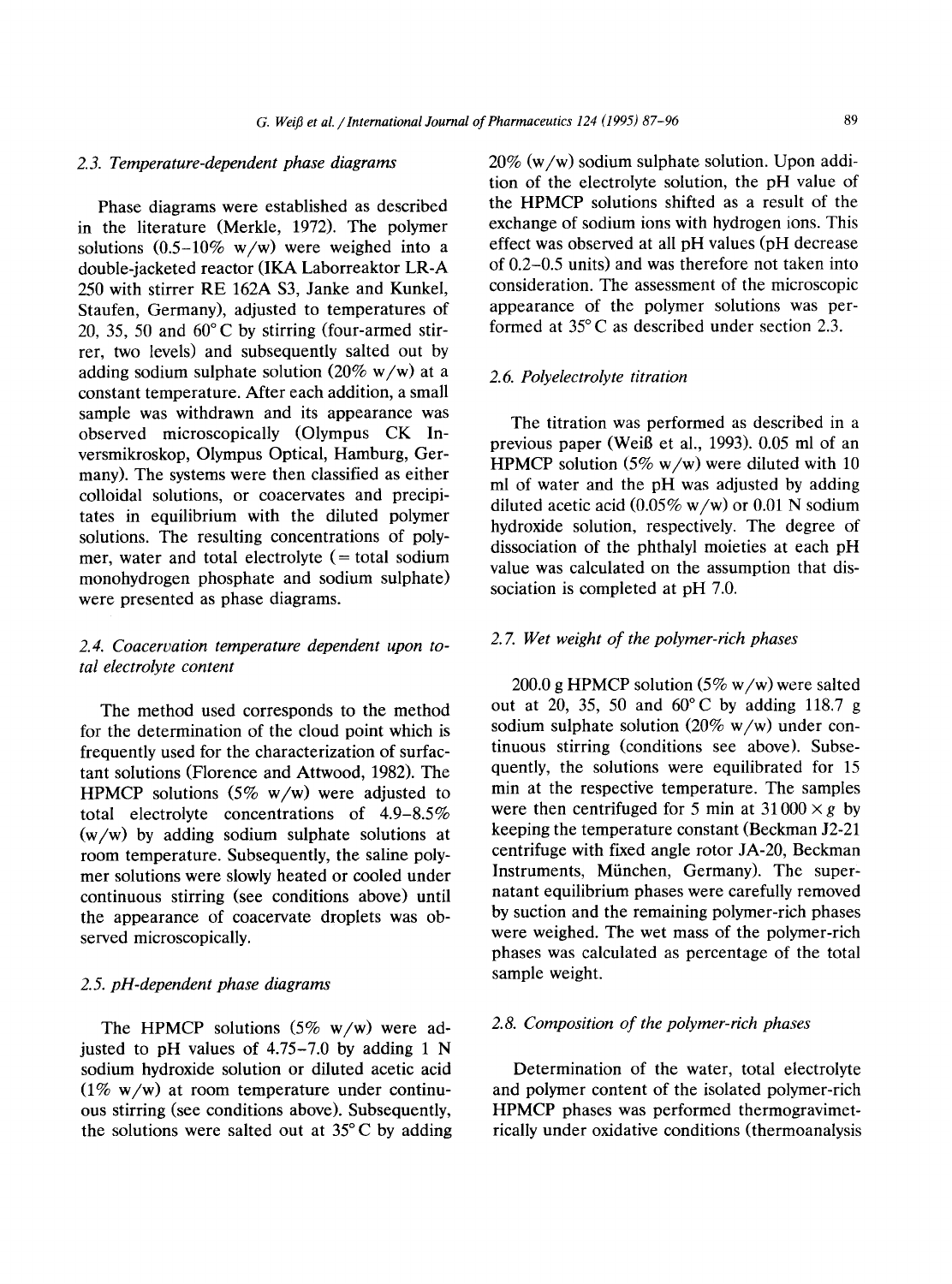

Fig. 1. Absolute mass loss (TO) curve and differentiated mass loss (DTG) curve of a polymer-rich HPMCP phase during the thermogravimetric content determination.

system TA 3000, thermoanalysis processor TC 10 A, measuring cell TG 50, microbalance M3-03, Mettler, Greifensee, Switzerland). The starting and final temperatures were 35 and 600°C respectively, and the heating rate was adjusted to  $10^{\circ}$  C/min. The measuring cell was purged with air at a flow rate of 100 ml/min. 20-40 mg samples were weighed into Alox pans. These conditions allowed for differentiated determination of the individual components of the polymer-rich phases during temperature increase (water evaporation,  $35-140^{\circ}$  C; polymer decomposition,  $160 550^{\circ}$  C; total electrolyte, residue on ignition). Fig. 1 shows the absolute mass loss (TG) curve and the differential mass loss (DTG) curve of a sample during thermogravimetric content determination. It should be noted that the decrease in mass occurring as a result of the conversion of sodium hydrogen phosphate into sodium pyrophosphate at approx. 200°C following the dehydration (D'Ans and Lax, 1949) was ignored since the amount was only minimal (no more than 0.05% of the total mass). The method was validated by measuring samples of known composition. The linearity of the method was determined for 1-15%  $(w/w)$  electrolyte, 2-30%  $(w/w)$  polymer and  $70-96\%$  (w/w) water. The regression coefficients for  $n = 6$  were  $r_{HPMCP} = 0.9998$ ,  $r_{electrolyte} = 0.997$ and  $r_{\text{water}} = 0.9997$ .

#### *2. 9. Polymer yield in the polymer-rich phases*

The absolute HPMCP mass in the polymer-rich phases was determined by multiplication of the wet mass with the polymer content in the polymer-rich phases. The percentage HPMCP yield was then calculated on the basis of the polymer mass used per assay.

#### **3. Results and discussion**

Owing to their wetting properties and fluidity, coacervates are suitable for coating of suspended core materials due to their ability to cover the particles with a complete and homogeneous polymer coat. Moreover, all methods allowing for precipitation and gelation of an already existing coacervate coat (fixation) are advantageous for further processing of the microcapsules formed. In this paper, process parameters for the adjustment of HPMCP coacervate and precipitate phases are described by means of phase diagrams and the adequacy of these parameters for the control of the microencapsulation process is discussed.

# *3.1. Formation of coacervates and precipitates of HPMCP*

When aqueous sodium sulphate solutions (20% w/w) were successively added to stirred HPMCP solutions at room temperature, the solutions became increasingly cloudy at total electrolyte concentrations of 8-9% (depending upon the polymer concentration). A coacervate phase with a typical emulsion-like appearance became visible under the microscope. Further addition of electrolyte led to the continuous dehydration of the polymer until the coacervate was transformed into a precipitate. Fig. 2 shows the microscopic images of typical coacervate and precipitate systems. The coacervate showed a clear, liquid and globular shape while the precipitate was of gellike consistency showing streak-like 'dented' structures. When describing the phase separation behavior of HPMCP, a distinction is made between these two forms of salted-out HPMCP phases.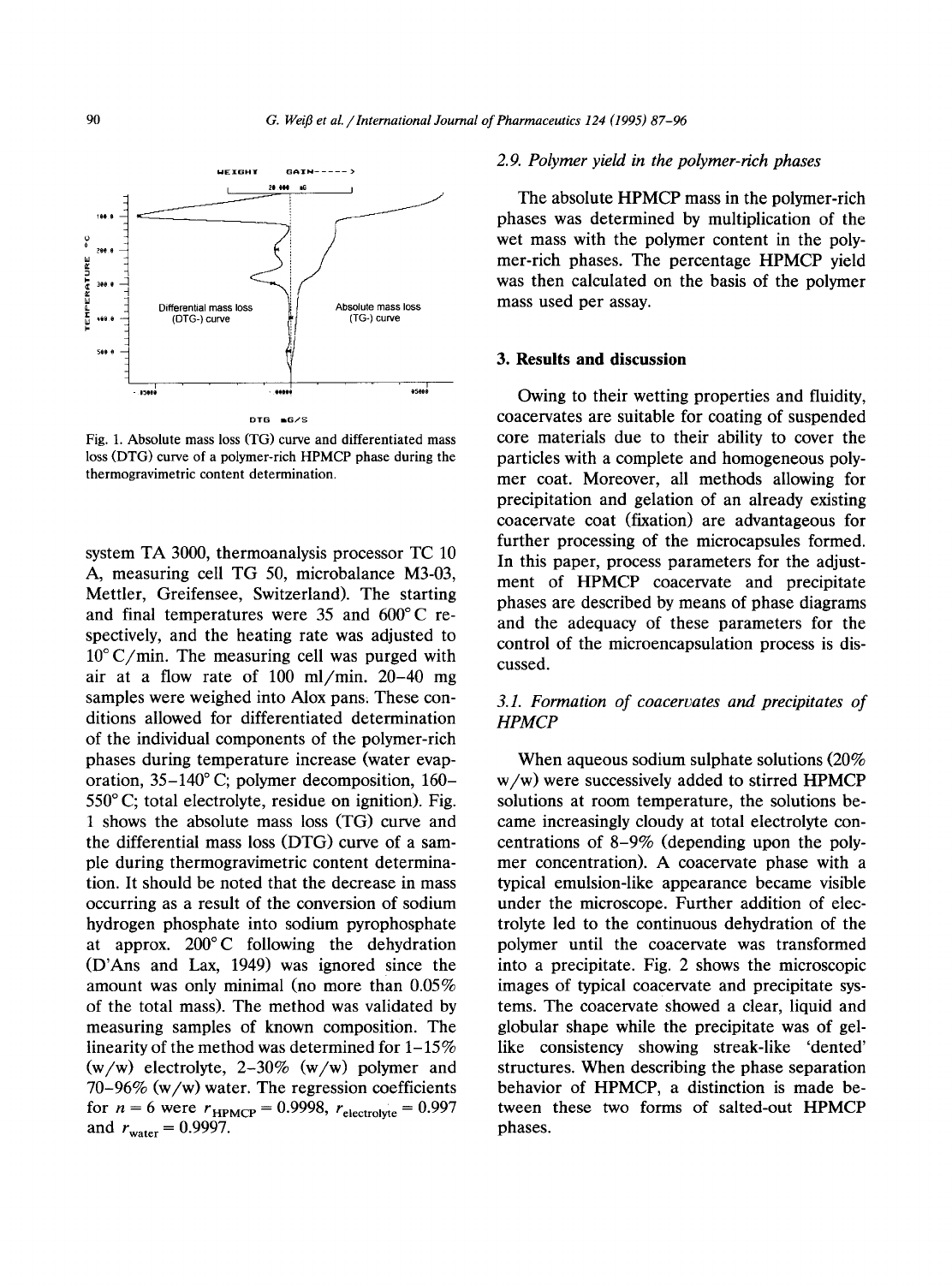# *3.2. Temperature dependency of coacervate formation*

The temperature dependency of HPMCP coacervate formation is illustrated by the threecomponent diagrams in Fig. 3. A comparison of the diagrams obtained at 20, 35, 50 and 60°C indicates that with increasing temperature both the coacervate and the precipitate phases have shifted towards lower electrolyte content at all polymer concentrations. This applies in particular to the 20-50°C temperature range, whereas a further temperature increase to 60°C has less effect on the location of the coacervate and precipitate areas. This means that less electrolyte is





Fig. 2. Microscopic appearance of the HPMCP coacervate and precipitate phase. (A) Coacervate (5% HPMCP solution with 8.0% total electrolyte at  $20^{\circ}$  C); (B) precipitate (5% HPMCP solution with 10.0% total electrolyte at  $20^{\circ}$  C).

necessary for coacervate formation at higher temperature and that coacervates occurring at a certain temperature can be precipitated or solidified by increasing the temperature. There appears to be a synergistic effect between temperature increase and the addition of electrolyte.

In order to confirm this synergism, the coacervate formation temperature of 5% HPMCP solutions was determined as a function of the total electrolyte concentration. Fig. 4 demonstrates the relationship. With increasing total electrolyte concentration, the temperature required for coacervate formation showed an almost linear decrease from  $60^{\circ}$  C (4.9% w/w electrolyte) to 13°C  $(8.5\% \text{ w/w}$  electrolyte).

In order to investigate further the temperature dependency of the polymer phase separation, the coacervate and precipitate phases were isolated at various temperatures and investigated with respect to their wet weight, composition and polymer yield (Table 1). In the range from 20 to  $35^{\circ}$  C, the wet weight of the polymer-rich phases showed a marked increase. A further rise in temperature to 50°C resulted in merely a slight increase while, surprisingly, a slight drop in the wet weight occurred at 60°C. Furthermore, it became obvious from the compositions of the isolated polymer phases that increased temperature also continued to result in markedly higher HPMCP contents. Finally, a polymer content of 23.6% (w/w) was obtained at  $60^{\circ}$  C. In contrast, the percentage of total electrolyte remained almost constant over the entire temperature range. Fig. 5 summarizes the HPMCP phase separation with increasing temperature including the calculated HPMCP concentrations remaining in the equilibrium phases. The cloud point at approx. 13°C represents the temperature at which the described system starts to show phase separation. Below that temperature, a clear colloidal solution (one-phase system) exists.

Aside from the polymer content, the HPMCP yield also increased continuously with increasing temperature (Table 1). Finally, at a temperature of  $60^{\circ}$  C,  $63.7\%$  of the polymer used was available in the polymer-rich phase. In the temperature range between 20 and 50°C, in particular, HPMCP accumulated in the polymer-rich phase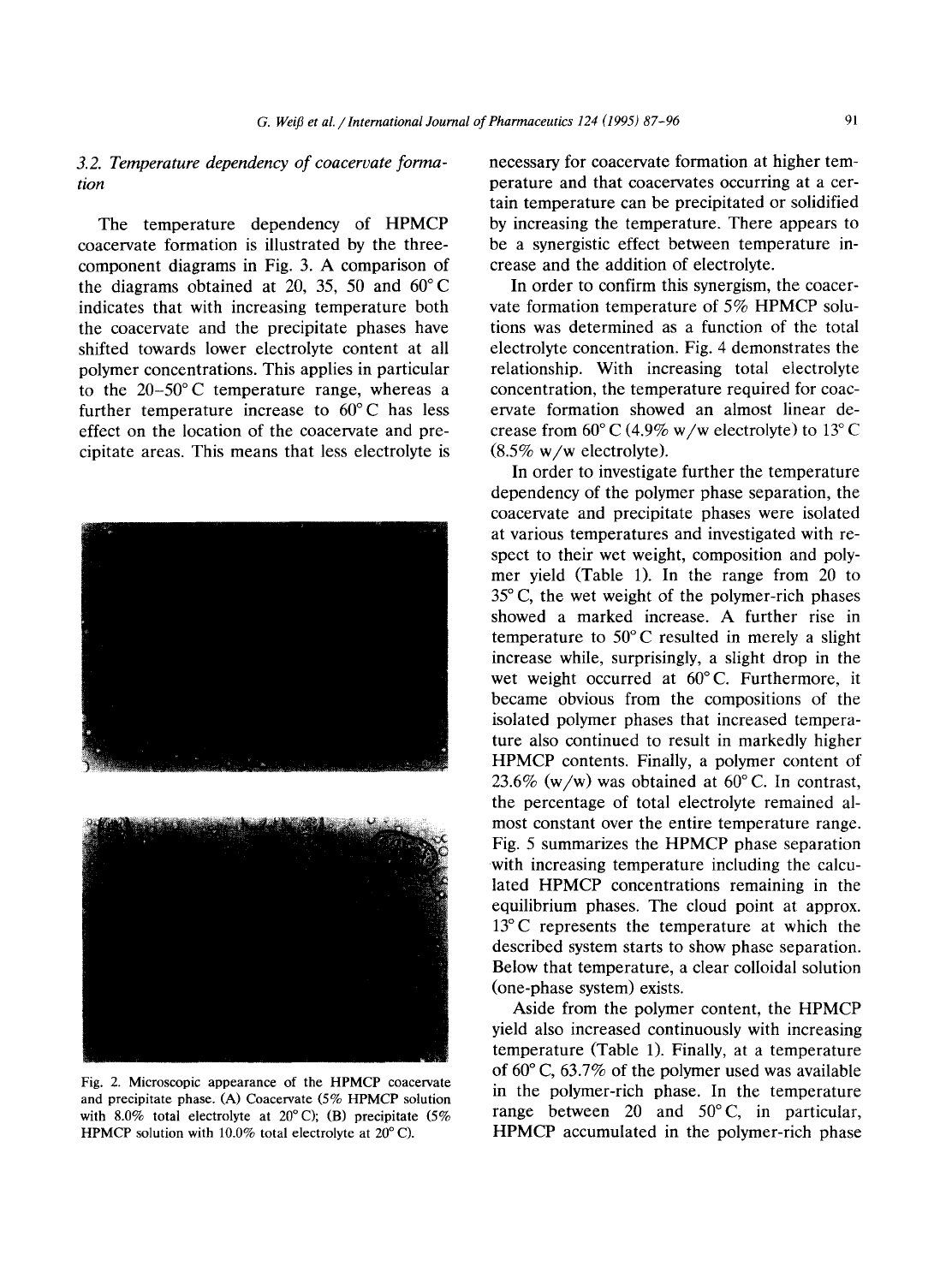while only a slight increase in the polymer yield was observed between 50 and  $60^{\circ}$  C. This may be accounted for by the drop in the wet weight occurring in this temperature range which was overcompensated by the steadily increasing HPMCP content of the polymer-rich phases. It can thus be assumed that a pronounced dehydration of the HPMCP molecules occurs within this temperature range. This seems to be attributable to the occurrence of a gelation point of the HPMCP coacervates which is also described in a comparable temperature range for the phthalate free polymers methyl and hydroxypropyl methylcellulose (Kato et al., 1986).



Fig. 3. Temperature dependency of HPMCP phase separation. (I) Colloidal solution; (II) coacervate in equilibrium with polymer solution; (III) precipitate in equilibrium with polymer solution.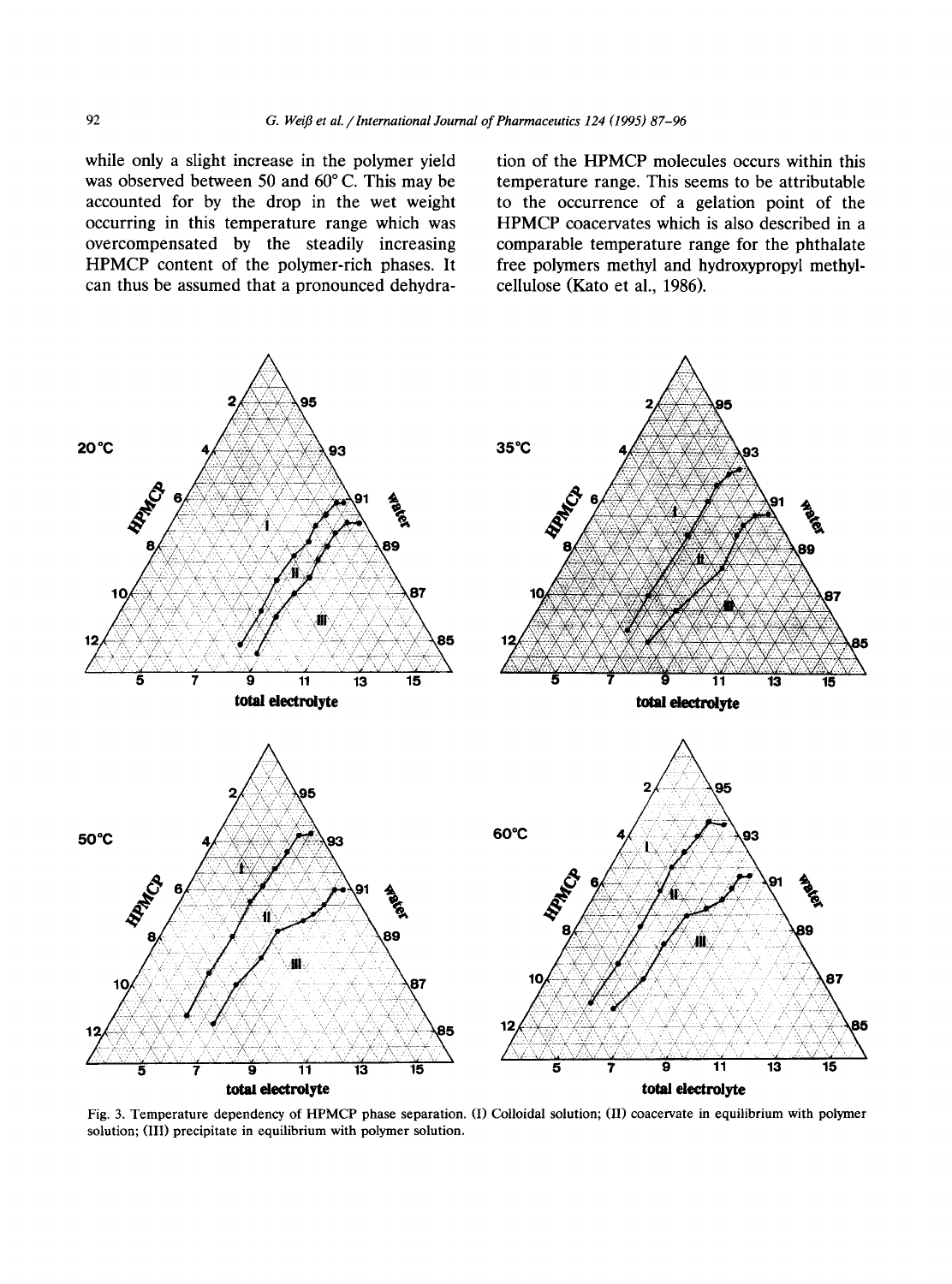Table 1

Wet weight and HPMCP yield of the polymer-rich phases as well as the quantitative compositions of the polymer-rich and equilibrium phases of HPMCP as a function of temperature

|                                           | Temperature of isolation |                |                |                |  |
|-------------------------------------------|--------------------------|----------------|----------------|----------------|--|
|                                           | $20^{\circ}$ C           | $35^{\circ}$ C | $50^{\circ}$ C | $60^{\circ}$ C |  |
| Wet weight $a \left(\% w/w\right)$ (S.D.) | 1.17(0.24)               | 7.21(0.47)     | 8.87(0.16)     | 8.46(0.53)     |  |
| Composition (% $w/w$ )                    |                          |                |                |                |  |
| Polymer-rich phase $a(S.D.)$              |                          |                |                |                |  |
| <b>HPMCP</b>                              | 12.44(0.42)              | 15.54 (0.32)   | 20.62 (0.78)   | 23.61(0.19)    |  |
| Total electrolyte                         | 6.69(0.05)               | 6.44(0.04)     | 6.13(0.06)     | 6.11(0.05)     |  |
| Water                                     | 80.87 (0.41)             | 78.02 (0.28)   | 73.25 (0.84)   | 70.28 (0.20)   |  |
| Equilibrium phase b                       |                          |                |                |                |  |
| <b>HPMCP</b>                              | 3.03                     | 2.17           | 1.44           | 1.25           |  |
| Total electrolyte                         | 8.47                     | 8.61           | 8.67           | 8.66           |  |
| Water                                     | 88.50                    | 89.22          | 89.89          | 90.09          |  |
| Yield of HPMCP $C(\%)$                    | 4.7                      | 35.7           | 58.3           | 63.7           |  |

 $\overline{\frac{a}{n}} = 4.$ 

<sup>b</sup> Calculated from the results of the polymer-rich phase.

 $c$  Calculated from the results of the composition and the wet weights.

**In accordance with results described in the literature on the temperature-dependent hydration behavior of methyl and hydroxypropyl methylcellulose solutions (Heyman, 1935; Levy and Schwarz, 1958; Keresztes and Kedvessy, 1965; Marriott and John, 1973; Sarkar, 1979; Mitchell et al., 1990), the temperature-dependent coacer-** **vate formation of electrolyte-containing HPMCP solutions can be explained as follows: The increase in temperature leads to the reduction of hydrogen bonds which are primarily responsible for the hydration of the HPMCP ether moieties. The inorganic electrolyte solutions have a similar** 





Fig. 4. Temperature of starting HPMCP coacervate formation as a function of total electrolyte concentration. (I) Colloidal solution; (II) coacervate in equilibrium with polymer solution.

Fig. 5. Temperature-dependent phase diagram of the HPMCP system. (O) HPMCP concentration in the equilibrium phase;  $\bullet$ ) HPMCP concentration in the polymer-rich phase;  $\circ$ ) cloud point.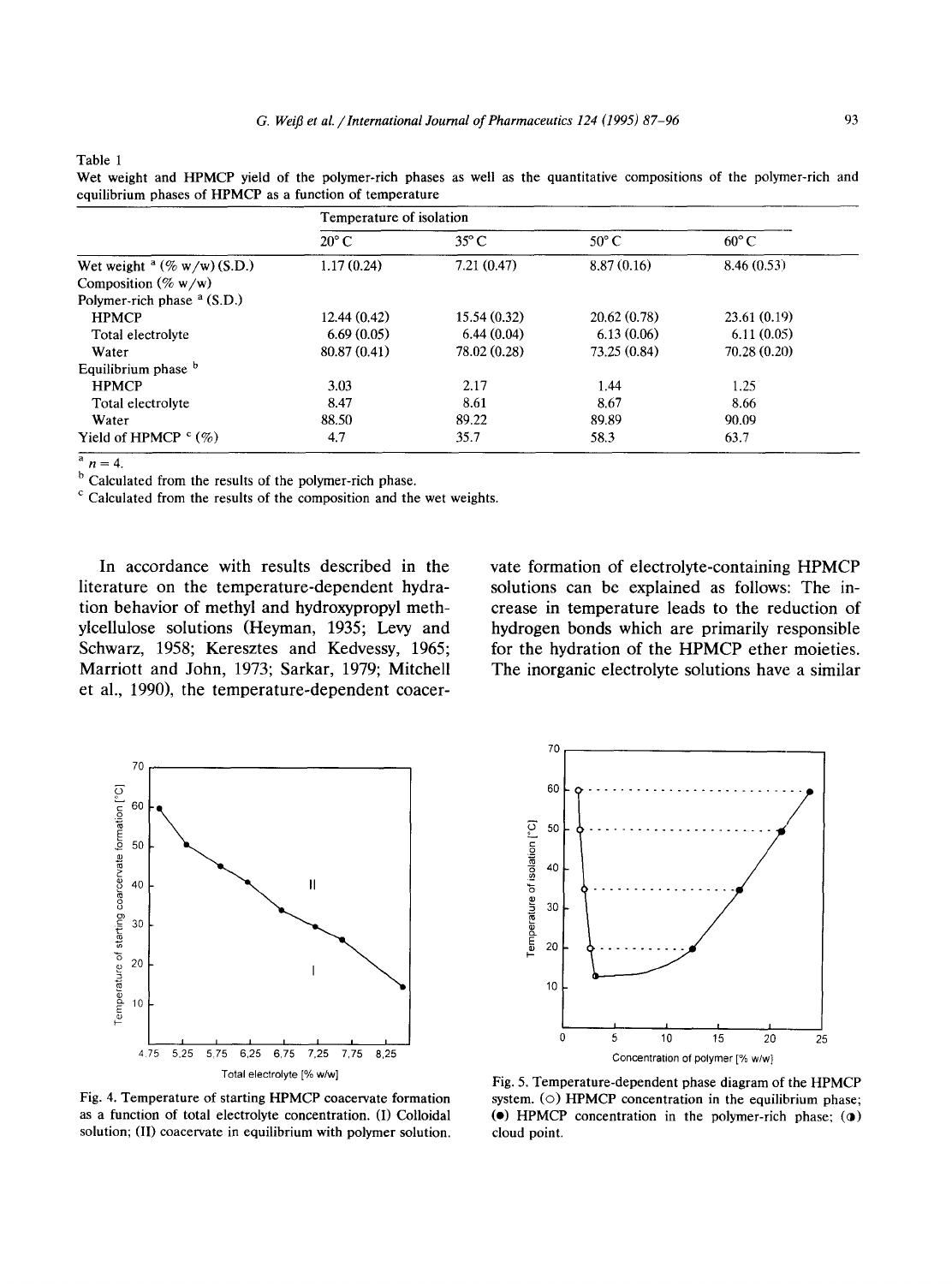

Fig. 6. pH-dependent phase diagram of the HPMCP system. (I) Colloidal solution; (II) coacervate in equilibrium with polymer solution; (III) precipitate in equilibrium with polymer solution,

effect by competing directly with the polymer for the hydrate water. The dehydration of the hydrophilic groups within the polymer (as a result of both the increase in temperature and the presence of electrolytes) leads to the increased association of hydrophobic regions of the polymer chains causing reversible phase separation in the form of coacervate droplets. The methoxyl groups appear to be of particular importance in this context (Sarkar, 1979).

#### *3.3. pH dependency of coacervate formation*

Since the dissociation of the anionic phthalyl moieties of HPMCP depends on the pH, the influence of this parameter on the phase separation behaviour was also investigated. Fig. 6 gives the results. With increasing pH, the electrolyte amount required to induce phase separation increased from 5.1% (w/w; pH 4.75) to 7.7% (w/w; pH 6.75). No coacervate could be formed below pH 5.25, since the polymer separated immediately in the precipitated form. Above pH 5.25, HPMCP was primarily salted out as a coacervate which was then transformed to a precipitate upon the addition of further electrolyte. While the coacervate region extended initially with increasing pH, only marginal changes were observed throughout the further pH range investigated.

The charge density of HPMCP determined by polyelectrolyte titration and the percentage of dissociated carboxyl groups determined as a function of the pH value are shown in Fig. 7. The charge density increased from 1.66 mEq./g at pH 4.3 to 2.21 mEq./g at pH 7.0. Considering that coacervate phases occurred only in the pH range above 5.25, this means that approx. 95% of the phthalyl carboxyl groups had to be dissociated for coacervate formation. Polyelectrolyte titration and pH-dependent phase diagram were performed under not identical experimental conditions (polymer and electrolyte concentration, temperature) which may have influenced the degree of dissociation of the carboxyl groups. It can nonetheless be concluded that the almost complete dissociation of the polymer phthalyl carboxyl groups is an important prerequisite for the simple coacervate formation of HPMCP.

The relationship between the electrical charge of polymers and their ability to form simple coacervates is discussed controversially in the literature: With some polymers, a certain minimum



Fig. 7. Charge density and degree of dissociation of HPMCP as a function of pH. (a) HPMCP concentration of the solution,  $0.025\%$ ; pH value after polyelectrolyte titration at  $20^{\circ}$  C; (b) according to Fig. 6.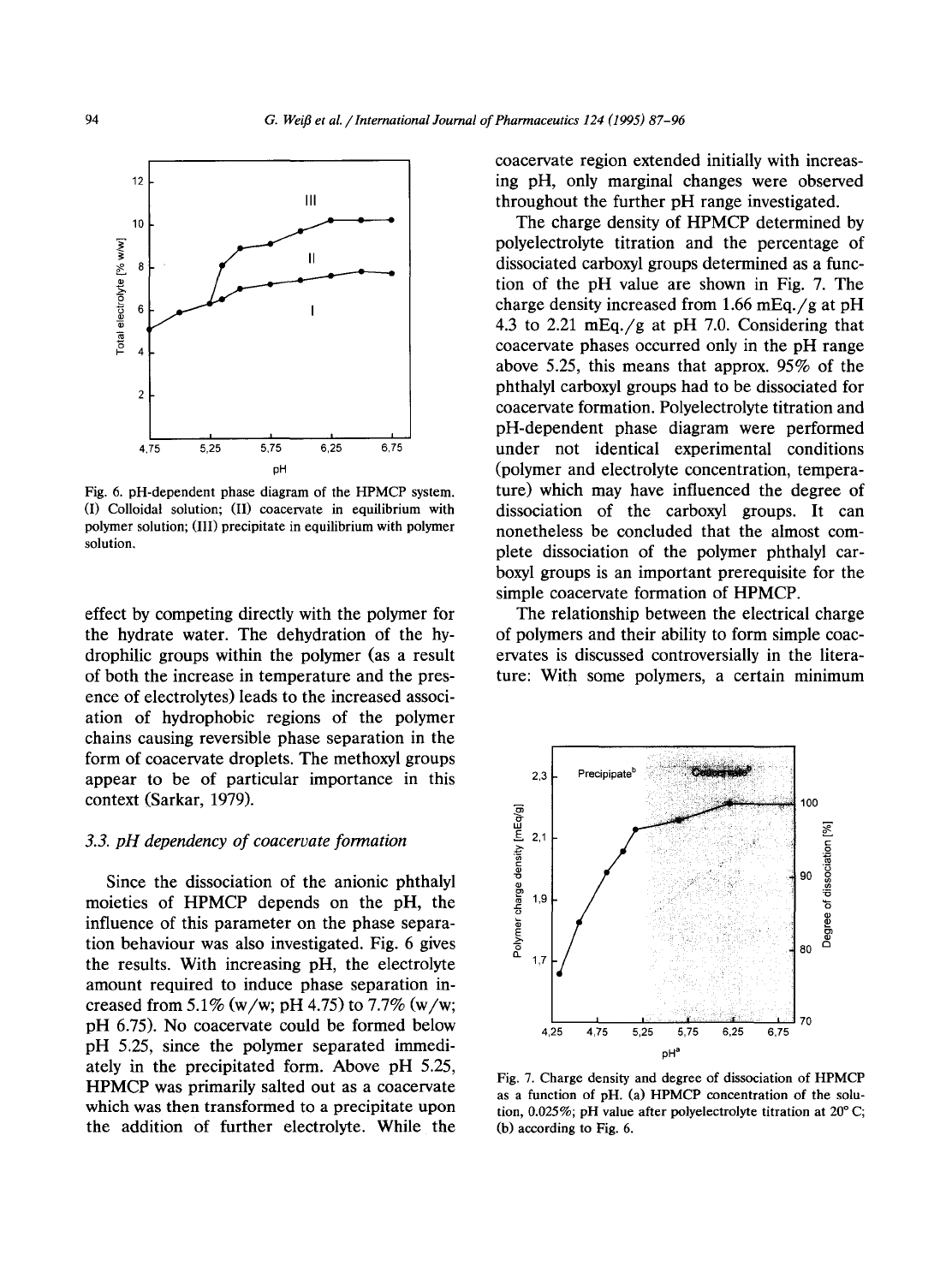charge seems to be necessary for coacervate formation (Khalil et al., 1968; WeiB et al., 1993) while, with other polymers, coacervation occurs independently of the electrical charge (Madan, 1979). There are even nonionic polymers which are assumed to form simple coacervates (Himmel, 1971; Salib et al., 1976). The results obtained with HPMCP indicate, however, that a certain charge or a minimum dissociation of the polymer phthalyl moieties is required for the formation of simple coacervate phases. It is assumed that the polymer would otherwise not be sufficiently hydrated to form sol-like coacervates containing a highly concentrated, liquid polymer phase.

## **4. Conclusion**

Coacervate formation of HPMCP is both temperature- and pH-dependent. This is attributable to the chemical structure of the polymer. While the phthalyl substituents are responsible for the pH-dependent hydration due to the fact that these moieties are capable of dissociation, the hydroxypropyl and methyl substituents of HPMCP are the reason for thermal phase separation and the tendency to gelation at higher temperatures.

Important process variables in the microencapsulation with HPMCP by simple coacervation are thus the pH value, the total electrolyte concentration and the temperature. The pH value of the HPMCP solution must be sufficiently high, since this is essential for the formation of coacervate phases on the whole. Regulation of the temperature can be used to further control the microencapsulation process: Increasing temperature allows for the separation of additional polymer-rich coacervate phase, thus increasing the polymer yield. Furthermore, the gelation of the coacervate at higher temperatures provides the possibility of performing certain recovery steps of the microencapsulation at increased temperatures. Overall, for the microencapsulation with HPMCP (WeiB et al., 1995) a temperature course is recommended that runs contrary to that described for cellulose acetate phthalate,

#### **References**

- Bakan, J.A. and Sloan, F.D., Microencapsulation of drugs. *Drug Cosmet. Ind.,* 110 (1972) 34-121.
- Bauer, K.H., Lehmann, K. and Osterwald, H.P., Rothgang, G., *l]berzogene Arzneiformen,* Wissenschaftliche Verlagsgesellschaft, Stuttgart, 1988, p. 221.
- Calanchi, M., Process for preparing microcapsules in a liquid vehicle. *European Patent Specification EP 0 038 585*, 1984.
- D'Ans, J. and Lax, E., *Taschenbuch fiir Chemiker und Physiker,*  Springer, Göttingen, 1949, p. 246.
- Fekete, P. and Tibor, K., Microcapsules for oily materials. *Hung Teljes HU 25 023,* 1983.
- Florence, A.T. and Attwood, D., *Physicochemical Principles of Pharmacy,* Chapman and Hall, New York, 1982, p. 212.
- Heyman, E., Studies on the sol-gel transformations: I. The inverse sol-gel transformation of methylcellulose in water. *Trans. Faraday Soc.,* 31 (1935) 846-864.
- Himmel, R.K., Method of making microscopic capsules. *US Patent 3 594 326,* 1971.
- Kato, T., Kozaki, N. and Takahashi, A., Lubrication enhancement by surface gelation of thin liquid films of methylcellulose and hydroxypropyl methylcellulose solutions. *Polym.*  J., 18 (1986) 189-191.
- Keresztes, A. and Kedvessy, G., Untersuchungen iiber die Hydratation der Methylcellulose. *Pharmazie,* 20 (1965) 371-375.
- Khalil, S.A.H., Nixon, J.R. and Carless, J.E., Role of pH in the coacervation of the systems: gelatin-water-ethanol and gelatin-water-sodium sulphate. *Pharm. Pharmacol.,* 20 (1968) 215-225.
- Levy, G. and Schwarz, T.W., The effect of certain additives on the gel point of methylcellulose. *J. Am. Pharm. Assoc. Sci. Ed.,* 47 (1958) 44-46.
- Madan, P.L., Methods of preparing microcapsules: coacervation, or phase separation. *Pharm. TechnoL Int.,* 51-56 (1979/9).
- Marriott, P.H. and John, E.G., Influence of electrolytes on the hydration of methylcellulose in solution. *J. Pharm. PharrnacoL, 25* (1973) 633-639.
- Mitchell, K., Ford, J.L., Armstrong, D.J., Elliott, P.N.C., Rostron, C. and Hogan, J.E., The influence of additives on the cloud point, disintegration and dissolution of hydroxypropylmethylcellulose gels and matrix tablets. *Int. J. Pharm.,* 66 (1990) 233-242.
- Merkle, H.P., Zur Mikroverkapselung fester Arzneistoffe mittels Koazervation. Ph.D Thesis, ETH Ziirich (1972).
- Merkle, H.P. and Speiser, P., Preparation and in vitro evaluation of cellulose acetate phthalate coacervale microcapsules. *J. Pharm. Sci.,* 62 (1973) 1444-1448.
- Nixon, J.R., Khalil, S.A.H. and Carless, J.E., Effect of electrolytes on coacervation of the systems gelatin-waterethanol and gelatin-water-sodium sulphate. *J. Pharm. PharmacoL, 20* (1968) 348-354.
- Nixon, J.R. and Harris, M.S., Coacervate techniques for the preparation of microcapsules of possible pharmaceutical application. In Gorrod, J.W., Gibson, G.G. arid Mitchard,